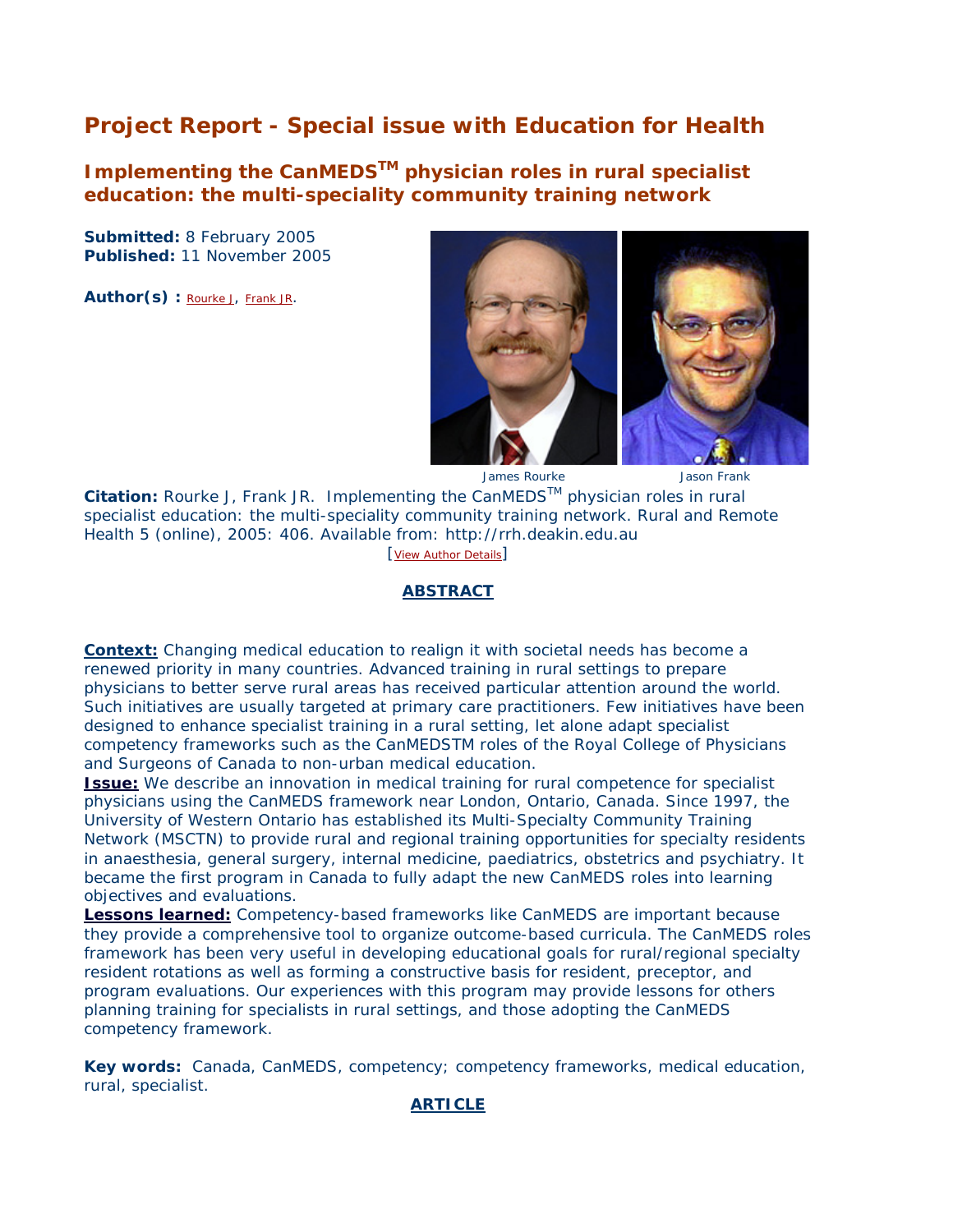## **Context**

Since the 1990s there has been increasing attention paid to realigning the training of healthcare professionals to meet the needs of rural populations. There have been numerous developments incorporating rural medical education as a method to ensure rural physician competence and promote rural physician retention**[1-5](http://rrh.deakin.edu.au/articles/subviewnew.asp?ArticleID=406#1)**. The majority of these have focused on primary care. However, the 1990s witnessed growing awareness of shortages of rural and regional specialist physicians. It was recognized that the practice skills and knowledge needed for rural/regional specialist physicians' practice setting were considerably different from the university hospitals where traditionally most, if not all, of the training for specialist physicians in Canada had taken place. There was a need to develop new approaches for specialist medical education that would better address these societal needs. Although rural learning experiences have been described in some specialty training programs, none appear to have focused on a societal needs competency framework**[6-22](http://rrh.deakin.edu.au/articles/subviewnew.asp?ArticleID=406#6)**.

#### **Issue**

In the 1990s, the Royal College of Physicians and Surgeons of Canada (RCPSC) commissioned a task force to re-examine its core curriculum for specialist postgraduate medical education. The RCPSC (established in 1929) is the legal standard-setting body for specialist physicians in Canada, and is responsible for accrediting the specialist training programs at Canada's 17 medical schools. The RCPSC task force of the Societal Needs Working Group became the 'CanMEDS 2000 Project', commissioned to examine Canadian healthcare needs and assess their implications for postgraduate specialty training programs. CanMEDS' official goal was to '…identify the core competencies generic to all specialists to meet the needs of society'**[23](http://rrh.deakin.edu.au/articles/subviewnew.asp?ArticleID=406#23)**. This project defined clusters of competencies referred to as 'physician roles'. These roles included: Medical Expert (the central role), Communicator, Collaborator, Health Advocate, Manager, Scholar, and Professional (Fig 1). In 1996, the RCPSC adopted the new framework which now forms the basis for the educational mission of the Royal College and has been incorporated into its standards for curriculum, accreditation, evaluation, examinations, and continuing professional development**[24-27](http://rrh.deakin.edu.au/articles/subviewnew.asp?ArticleID=406#24)**. The roles and their key competencies are outlined (Fig 2). CanMEDSTM is described further elsewhere, and has subsequently been adopted by jurisdictions around the world**[28](http://rrh.deakin.edu.au/articles/subviewnew.asp?ArticleID=406#28)**.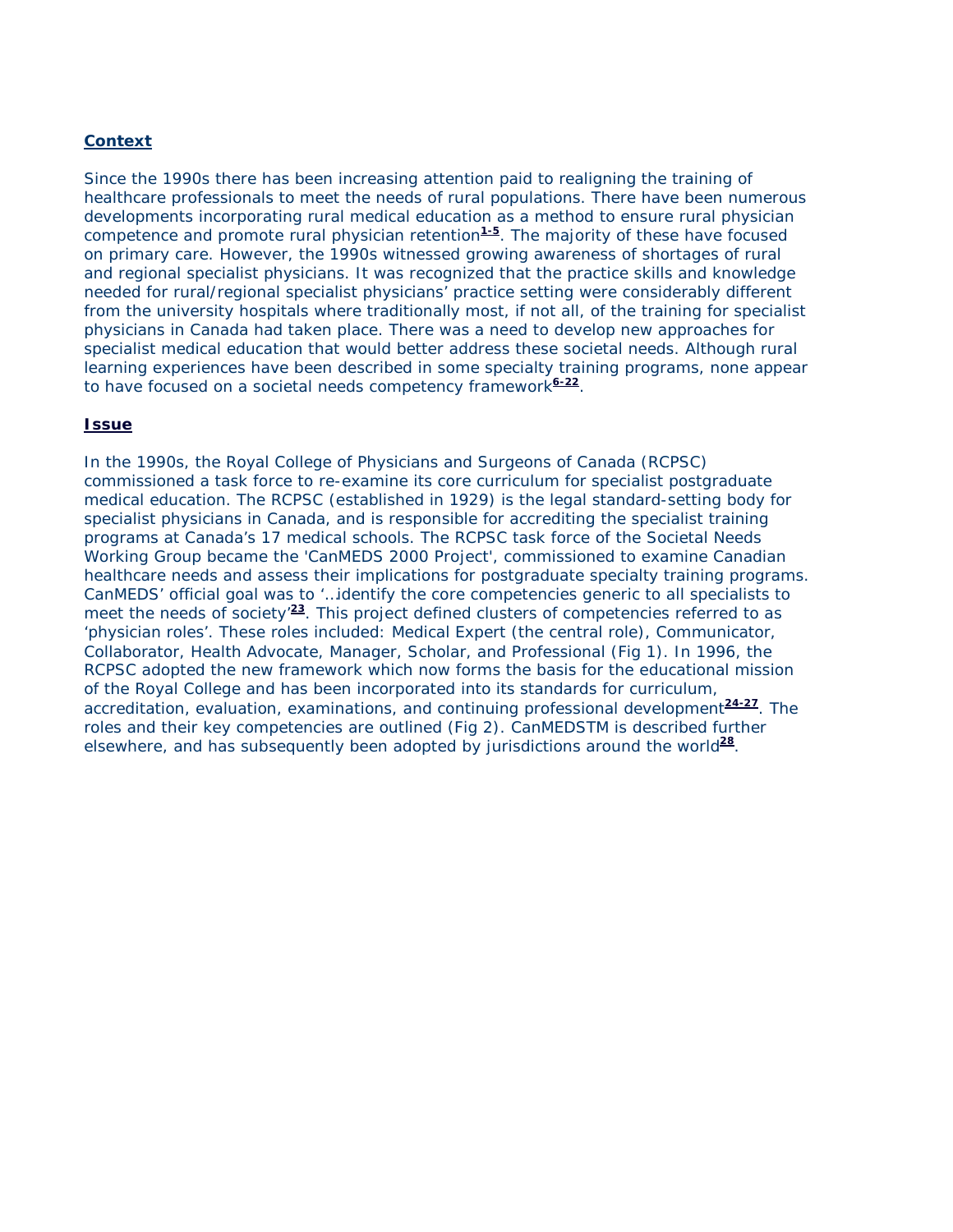

**Figure 1: The CANMEDS roles framework.**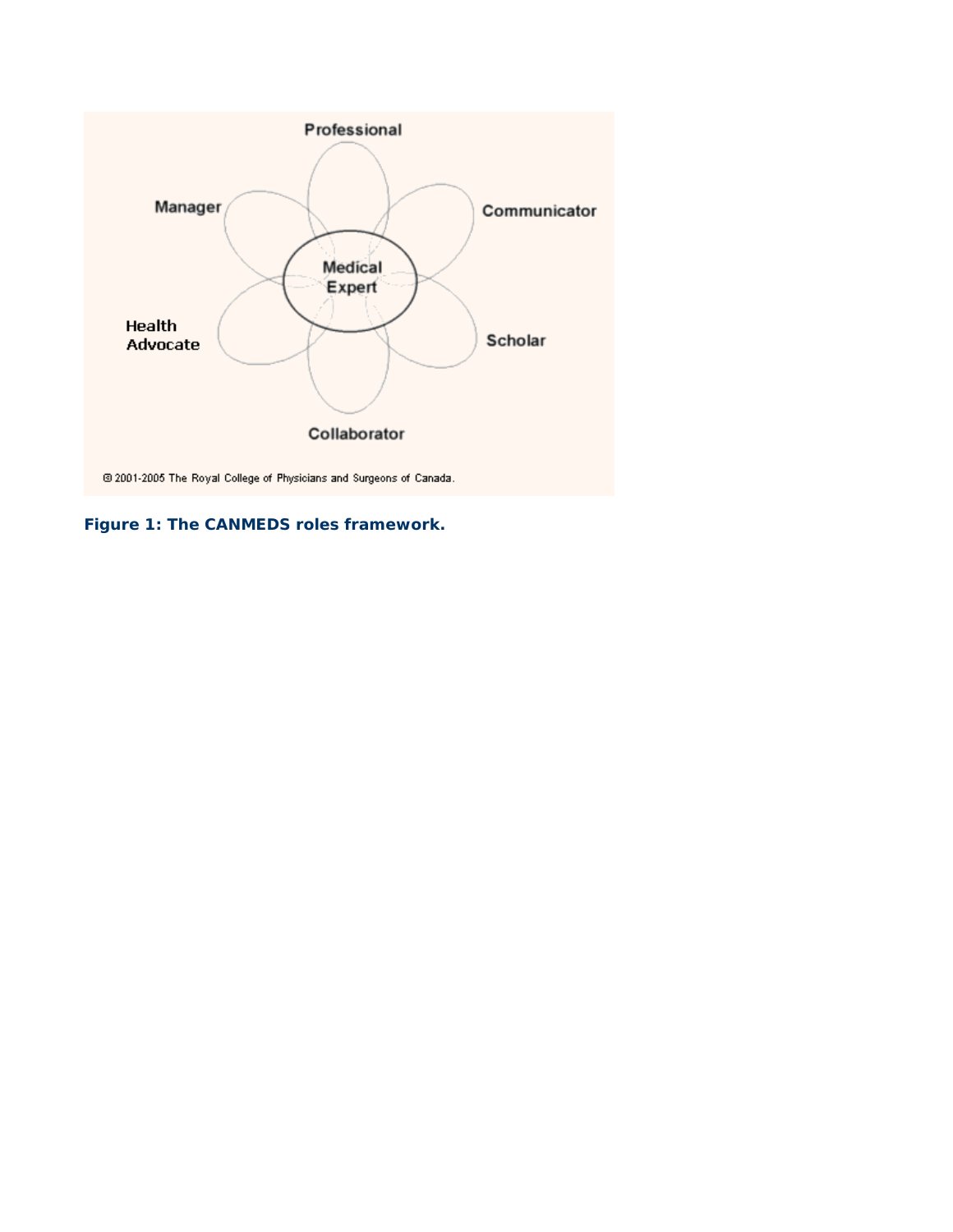| The Royal College of Physicians and Surgeons of Canada<br>CanMEDS                                        |  |  |  |  |  |
|----------------------------------------------------------------------------------------------------------|--|--|--|--|--|
|                                                                                                          |  |  |  |  |  |
| A Framework of Essential Competencies for Canadian Specialist Physicians                                 |  |  |  |  |  |
| Medical Expert   Clinical Decision Maker                                                                 |  |  |  |  |  |
| Thespecialist must be able to                                                                            |  |  |  |  |  |
| demons trate diagnostic and therapeutic skills for ethical and effective patient care                    |  |  |  |  |  |
| access and apply relevant information to clinical practice.                                              |  |  |  |  |  |
| demons trate effective consultation services with respect to patient care, education and legal opinions. |  |  |  |  |  |
| Communicator                                                                                             |  |  |  |  |  |
| Thespecialist must be able to                                                                            |  |  |  |  |  |
| establish therapeutic relationship with patients/families                                                |  |  |  |  |  |
| obtain and synthesizie relevant history from patients/families/communities<br>listen effectively         |  |  |  |  |  |
| discuss appropriate information with patients fiamilies and the health care team                         |  |  |  |  |  |
| Collaborator                                                                                             |  |  |  |  |  |
| Thespecialist must be able to …                                                                          |  |  |  |  |  |
| consult effectively with other physicians and health care professionals                                  |  |  |  |  |  |
| contribute effectively to other interdisciplinary team activities                                        |  |  |  |  |  |
| Manager                                                                                                  |  |  |  |  |  |
| Thespecialist must be able to                                                                            |  |  |  |  |  |
| utilize resources effectively to balance patient care, learning needs , and outside activities           |  |  |  |  |  |
| l.<br>allocate finite health care resources wiselv.                                                      |  |  |  |  |  |
| work effectively and efficiently in a health date organization.                                          |  |  |  |  |  |
| utilize information technology to optimize patient care, life-long learning and other activities         |  |  |  |  |  |
| <b>Health Advocate</b>                                                                                   |  |  |  |  |  |
| Thespecialist must be able to …                                                                          |  |  |  |  |  |
| identify the important determinants of health affecting patients.                                        |  |  |  |  |  |
| contribute effectively to improved health of patients and communities                                    |  |  |  |  |  |
| redognize and respond to those issues where advocacy is appropriate.                                     |  |  |  |  |  |
| Seholar                                                                                                  |  |  |  |  |  |
| Thespecialist must be able to                                                                            |  |  |  |  |  |
| develop, implement and monitor a personal continuing education strategy                                  |  |  |  |  |  |
| critically apprais esources of medical information.                                                      |  |  |  |  |  |
| facilitate learning of patients, house staff/students and other health professionals                     |  |  |  |  |  |
| contribute to development of new knowledge                                                               |  |  |  |  |  |
| Professional                                                                                             |  |  |  |  |  |
| Thespecialist must be able to …                                                                          |  |  |  |  |  |
| deliver highest quality care with integrity, honesty and compassion                                      |  |  |  |  |  |
| exhibit appropriate personal and interpers on al profess ion al behaviours.                              |  |  |  |  |  |
| practisie medicine ethically consistent with obligations of a physician                                  |  |  |  |  |  |
|                                                                                                          |  |  |  |  |  |

## **Figure 2: The 1996 CanMEDSTM Competency Framework. Copyright Royal College of Physicians and Surgeons of Canada 1996, reproduced with permission.**

It was in response to the needs identified for rural specialist education and for societalresponsive CanMEDS competencies that the University of Western Ontario (London, Ontario, Canada) Faculty of Medicine and Dentistry (now the Schulich School of Medicine) established the Multi-Specialty Community Training Network (MSCTN) in 1997. The program was created to enhance the rural relevance of specialist education and to provide specialty residents the opportunity to perform part of their training in rural and regional settings. The MSCTN was designed to provide a rural and regional community-based component of specialty training that was evidence-based, needs-driven, and outcome-measured. It directly addressed the inherent challenges of adapting specialty training standards to rural settings. We describe the design, activities, evaluation tools, and preliminary outcomes of the MSCTN. Given the recent worldwide attention given to competency frameworks,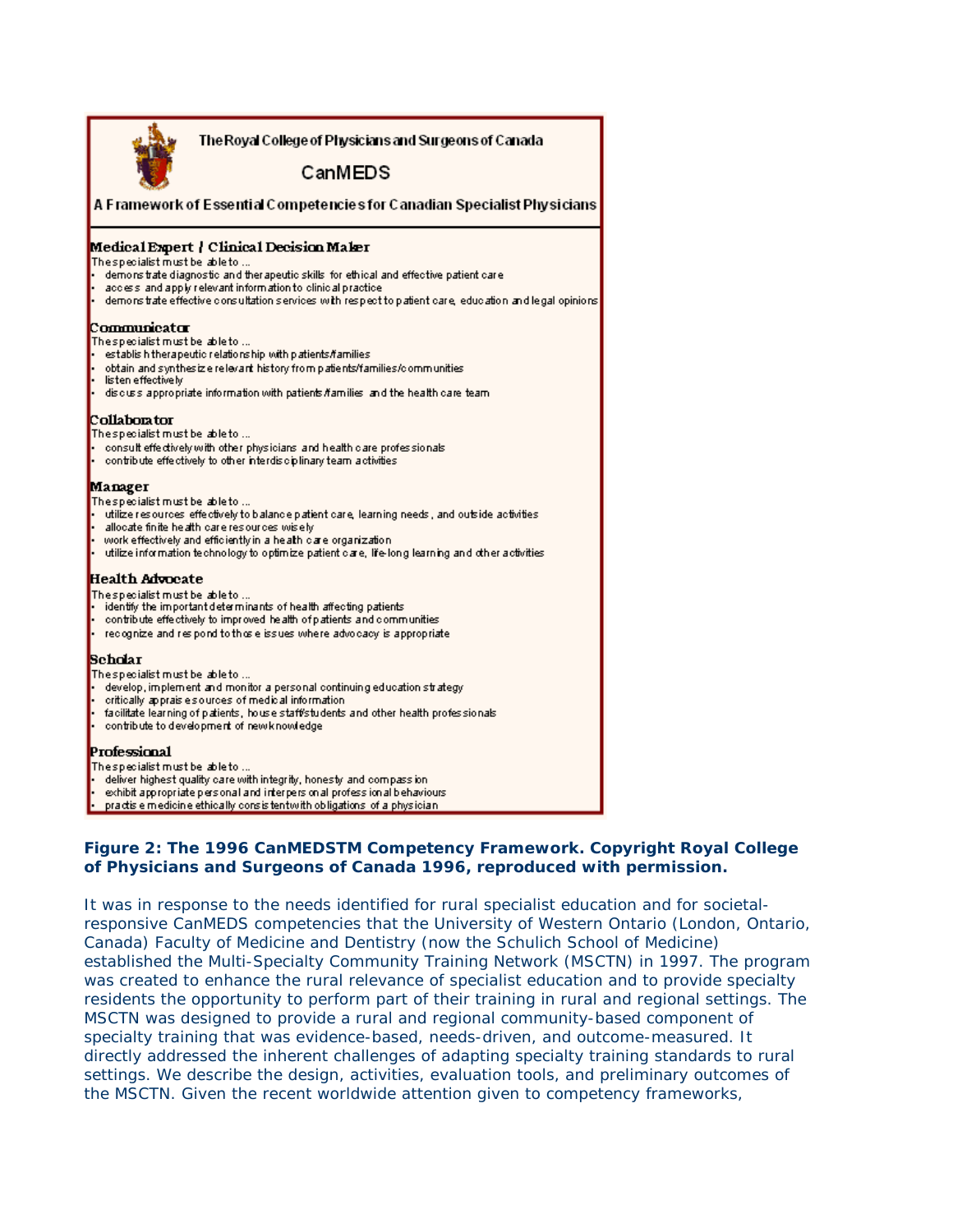CanMEDS, and rural medical education, we believe these findings will be of use to others interested in rural/regional and specialist medical education.

## *Program description*

In Canada, there are 17 medical schools that provide the postgraduate residency training programs. These postgraduate residency training programs must meet the accreditation standards set by the College of Family Physicians of Canada for Family Medicine programs. These are 2 years in length but also include separate, optional 3rd year programs, such as emergency medicine. The postgraduate specialty training programs are usually 5–6 years in length and the accreditation standards are set by the Royal College of Physicians and surgeons of Canada.

The MSCTN was a collaborative consortium for postgraduate medical education based in and around the Southwestern Ontario region of Canada. The partnership included the University of Western Ontario (UWO) and a variety of communities and physicians in the region. The MSCTN had three principle goals:

- 1. to enhance the rural competence of specialist residents
- 2. to provide exposure to rural and regional community medical practice in order to promote rural and regional specialist recruitment
- 3. to increase the understanding of rural and regional patient care among all specialty residents and university hospital faculty.

## *Program and evaluation design*

One of the first important challenges faced in designing this program was to set objectives and evaluations that would be relevant to the residents involved the rural and regional settings and their preceptors, as well as the main full-time university specialty faculty. Through systematic consensus-building, the new RCPSC CanMEDS roles were adapted with the productive input of both university and community teaching faculty. Every effort was made to ensure the objectives were relevant to the rural and regional setting and to link the evaluations to the objectives in a simple form to facilitate completion, discussion, and analysis. These instruments are displayed **[\(Appendix](http://rrh.deakin.edu.au/articles/subviewnew.asp?ArticleID=406#appendix1) I)**.

After the resident objectives and evaluation form was developed, it was then felt to be congruent to include a section of the CanMEDS objectives in the form developed for evaluation of the preceptor (clinical teacher) to be completed by the resident **[\(Appendix](http://rrh.deakin.edu.au/articles/subviewnew.asp?ArticleID=406#appendix2) II)**. We added a question on the clarity and appropriateness of the objectives to the overall learning experience and site evaluation form to be completed by the residents **[\(Appendix III\)](http://rrh.deakin.edu.au/articles/subviewnew.asp?ArticleID=406#appendix3)**.

The objective and evaluation tools were designed to be used by residents and preceptors during rural/regional rotations. Rotation length would be flexible, from one to six months, usually in the third postgraduate year of specialty training. Placement community population varied from 7500 to 75 000. All communities were in Southwest Ontario, a predominantly rural but not remote part of Canada with a shortage of both family physicians and specialists.

From July 1997 to June 2004, 174 residents completed 287 rural/regional placement months. All residents were in specialty training programs (general surgery, paediatrics, internal medicine, anaesthesia, obstetrics, psychiatry and other) except emergency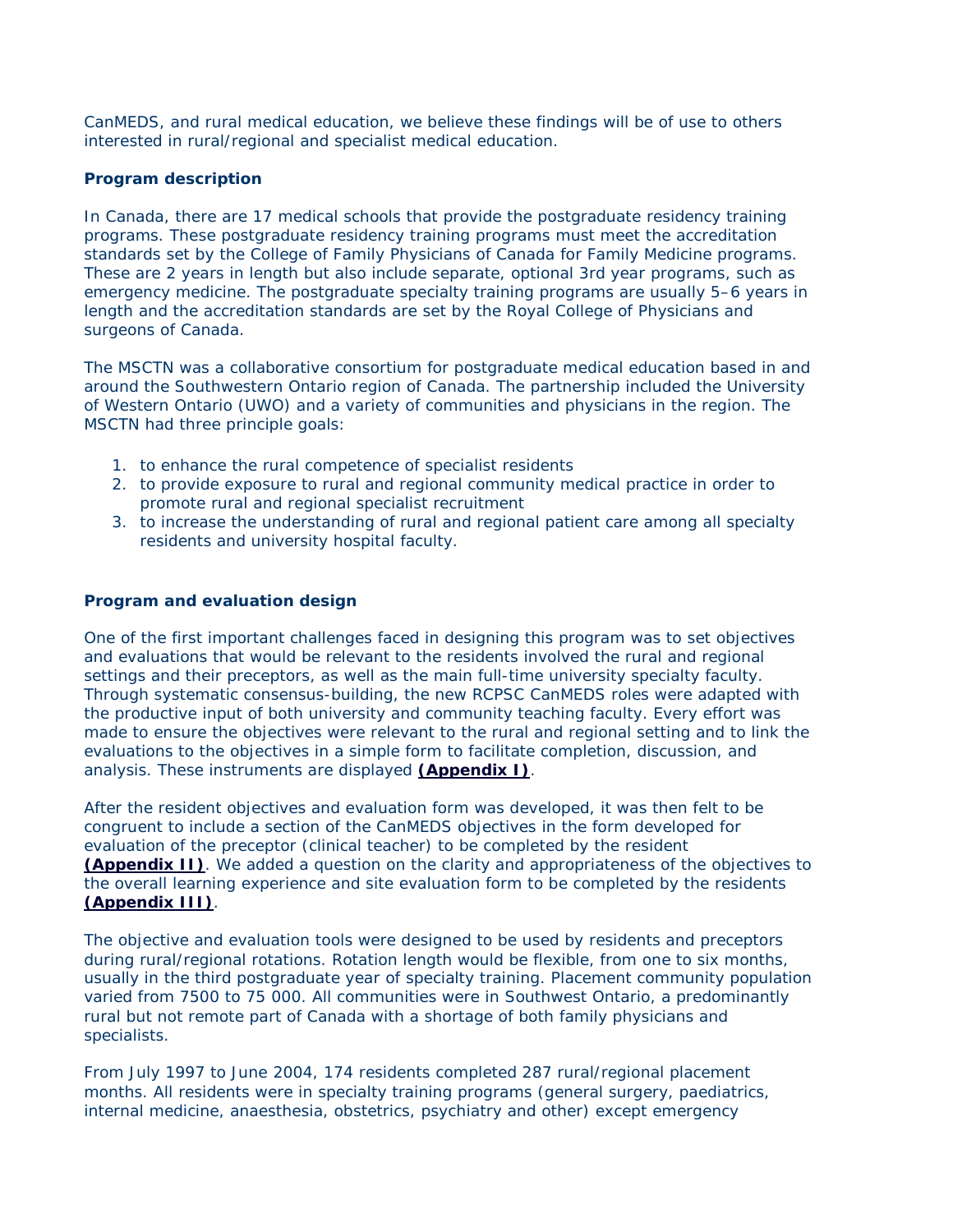medicine residents, who were undergoing a postgraduate year three program following completion of a 2 year family medicine residency training program. Community preceptors were predominantly RCPSC fellowship certified specialists in the above listed disciplines, practising in rural/regional communities.

For further program description and evaluation is published separately**[29](http://rrh.deakin.edu.au/articles/subviewnew.asp?ArticleID=406#29)**. See also 'SWORRM: The First 5 Years and into the future', Section 8 Postgraduate: Multi-Specialty Community Training Network**[30](http://rrh.deakin.edu.au/articles/subviewnew.asp?ArticleID=406#30)**. This detailed report can be accessed directly or through The University of Western Ontario, Schulich School of Medicine and Dentistry website**[31](http://rrh.deakin.edu.au/articles/subviewnew.asp?ArticleID=406#31)**.

#### **Lessons learned**

The CanMEDS roles of physicians have provided a useful framework for adapting learning objectives and evaluation tools for UWO's rural and regional Multi-Specialty Community Training Network program. In the establishment of the program, the process of developing and aligning the CanMEDS roles was very positive in that it involved university and regional faculty; it helped solidify the learning objectives of the program and the evaluation process and so gained acceptance.

The use of objectives that have been developed to be relevant to the rural/regional setting have made them more useful to the participating residents and preceptors. Residents ( $n =$ 66) ratings of the clarity and appropriateness of the MSCTN objectives were high initially (5.37 on a Likert scale of 1–7 in the first year 1997–1998) and have increased since then (6.13 in 2001–2002).

Modifying the CanMEDS roles and competencies to be the MSCTN rural/regional specialty training objectives enabled residents' MSCTN training to fit into the overall specialty training, teaching and learning paradigm much better than separate unlinked objectives. This has become much more important over time for residents, preceptors and central faculty because the CanMEDS competencies have been accepted nationally as the core educational framework for RCPSC accredited specialty training programs**[30](http://rrh.deakin.edu.au/articles/subviewnew.asp?ArticleID=406#30)**.

## **Conclusion**

The UWO MSCTN illustrates how the CanMEDS physician roles provide a very useful framework that can be specifically adapted to rural and regional specialty training. This adaptation has been useful for residents, regional faculty, departments, sites and programs involved as we strive to provide the most relevant, highest quality rural and regional training for our specialty residents. We believe that our experiences will be useful to other programs interested in further development of these roles and competencies and evaluation tools.

#### **References**

**[1](http://rrh.deakin.edu.au/articles/subviewnew.asp?ArticleID=406#back1)**. Rosenblatt RA, Whitcomb ME, Cullen TJ, Lishner DM, Hart LG. Which medical schools produce rural physicians? *JAMA* 1992; **268:** 1559–1565.

**[2](http://rrh.deakin.edu.au/articles/subviewnew.asp?ArticleID=406#back1)**. Pathman DE, Steiner BD, Jones BD, Konrad TR. Preparing and retaining rural physicians through medical education. *Academic Medicine* 1999; **74:** 810–820.

**[3](http://rrh.deakin.edu.au/articles/subviewnew.asp?ArticleID=406#back1)**. Rourke J (Chair) et al. for the Working Group on Postgraduate Education for Rural Family Practice. Postgraduate education for rural family practice: vision and recommendations for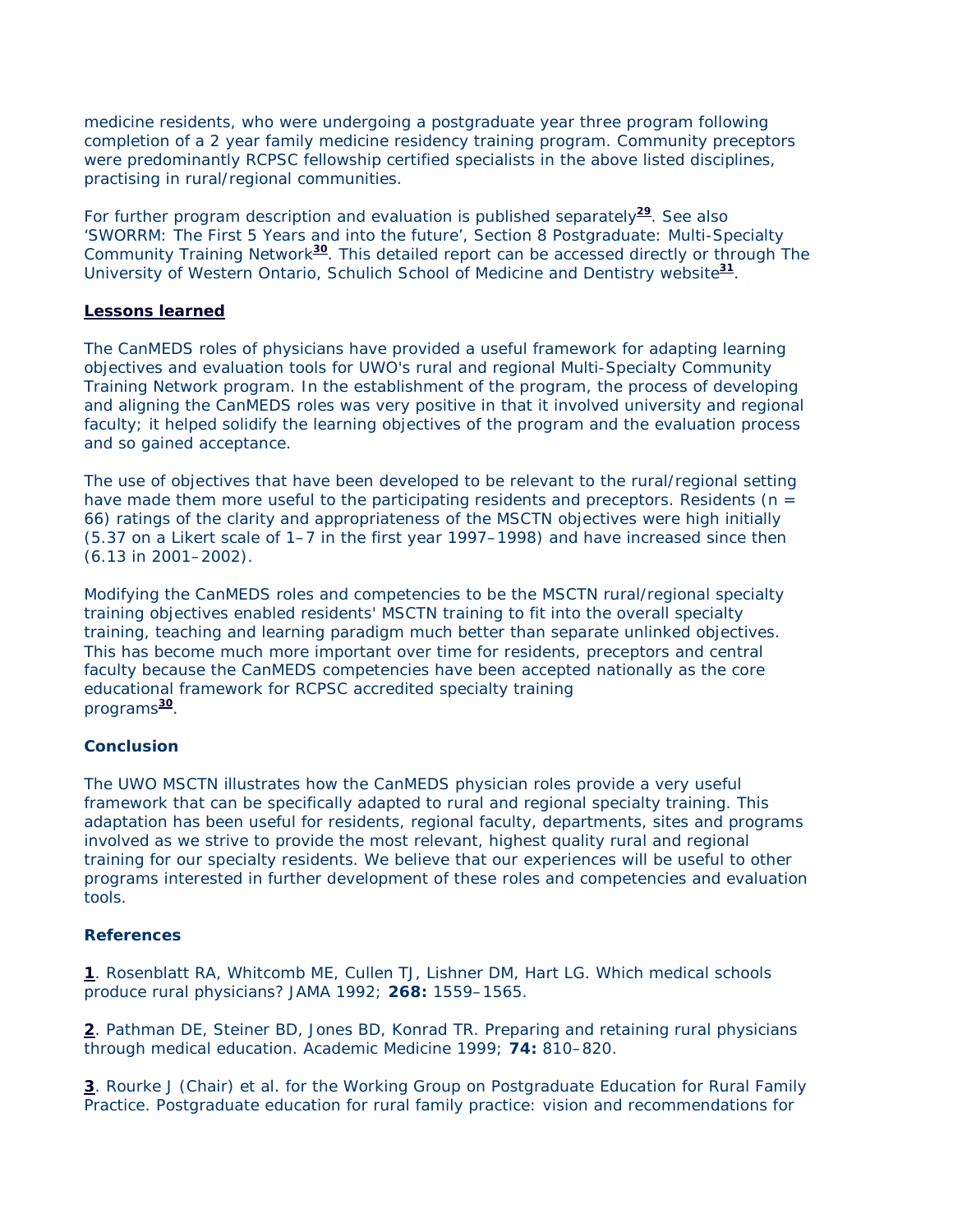the new millennium: Report by the College of Family Physicians of Canada Working Group on Postgraduate Education for Rural Family Practice. *Canadian Family Physician* 1999; **45:** 2698–2704.

**[4](http://rrh.deakin.edu.au/articles/subviewnew.asp?ArticleID=406#back1)**. Rabinowitz HK, Diamond JJ, Markham FW, Paynter NP. Critical factors for designing programs to increase the supply and retention of rural primary care physicians. *JAMA* 2001; **286:** 1041–1048.

**[5](http://rrh.deakin.edu.au/articles/subviewnew.asp?ArticleID=406#back1)**. Curran V, Rourke J. The role of medical education in the recruitment and retention of rural physicians. *Medical Teacher* 2004; **26:** 265-272.

**[6](http://rrh.deakin.edu.au/articles/subviewnew.asp?ArticleID=406#back6)**. Cameron DG. The role of the McGill Medical Faculty in support of the health services in northern Canada. *Acta Socio-Medica Scandinavia* 1972; **Suppl 6:** S108-S114.

**[7](http://rrh.deakin.edu.au/articles/subviewnew.asp?ArticleID=406#back6)**. Almy TP. A rural model. *Journal of Medical Education* 1975; **50:** 44-48.

**[8](http://rrh.deakin.edu.au/articles/subviewnew.asp?ArticleID=406#back6)**. Crandall LA, Reynolds RC, Coggins WJ. Evaluation of a rural clinic rotation for medical residents. *Journal of Medical Education* 1978; **53:** 597-599.

**[9](http://rrh.deakin.edu.au/articles/subviewnew.asp?ArticleID=406#back6)**. Maiuro RD, Trupin EW. Rural internships: fixed role therapy for the community mental health professional. *Hospital & Community Psychiatry* 1980; **31:** 497-499.

**[10](http://rrh.deakin.edu.au/articles/subviewnew.asp?ArticleID=406#back6)**. Asher EF, Martin LF, Richardson JD, Polk HC. Rural rotations for senior surgical residents. Influence on future practice location. *Archives of Surgery* 1984; **119:** 1120-1124.

**[11](http://rrh.deakin.edu.au/articles/subviewnew.asp?ArticleID=406#back6)**. Kairys S, Newell P. A rural primary care pediatric residency program. *Journal of Medical Education* 1985; **60:** 786-792.

**[12](http://rrh.deakin.edu.au/articles/subviewnew.asp?ArticleID=406#back6)**. Petti TA, Benswanger EG, Fialkov MJ, Sonis M. Training child psychiatrists in rural public mental health. *Hospital & Community Psychiatry* 1987; **38:** 398-401.

**[13](http://rrh.deakin.edu.au/articles/subviewnew.asp?ArticleID=406#back6)**. Boust SJ. State-university collaboration in Nebraska: public psychiatry residency training in a rural area. *Hospital & Community Psychiatry* 1991; **42:** 49-51.

**[14](http://rrh.deakin.edu.au/articles/subviewnew.asp?ArticleID=406#back6)**. Bridges D. A public-academic partnership to train psychiatric residents in a rural mental health program. *Hospital & Community Psychiatry* 1994; **1:** 66-69.

**[15](http://rrh.deakin.edu.au/articles/subviewnew.asp?ArticleID=406#back6)**. Gray JD, Steeves LC, Blackburn JW. The Dalhousie University experience of training residents in many small communities. *Academic Medicine* 1994; **69:** 847-851.

**[16](http://rrh.deakin.edu.au/articles/subviewnew.asp?ArticleID=406#back6)**. Kanagarajah S. Changes in job aspirations during physician training in Australia. *Australian and New Zealand Journal of Medicine* 1996; **6:** 26.

**[17](http://rrh.deakin.edu.au/articles/subviewnew.asp?ArticleID=406#back6)**. Mazwai E. Training surgically competent doctors for South Africa rural settings. *South African Journal of Surgery* 1999; **5:** 147-148.

**[18](http://rrh.deakin.edu.au/articles/subviewnew.asp?ArticleID=406#back6)**. MacDonald WA. Medical teaching program in a rural northern hospital. International *Journal of Circumpolar Health* 1998; **57** Suppl 1**:** S83-S86.

**[19](http://rrh.deakin.edu.au/articles/subviewnew.asp?ArticleID=406#back6)**. Dewitt DE, Migeon M, Leblond R, Carline JD, Francis L, Irby DM. Insights from outstanding rural internal medicine residency rotations at the University of Washington, Research Report. *Academic Medicine* 2001; **76;** 3.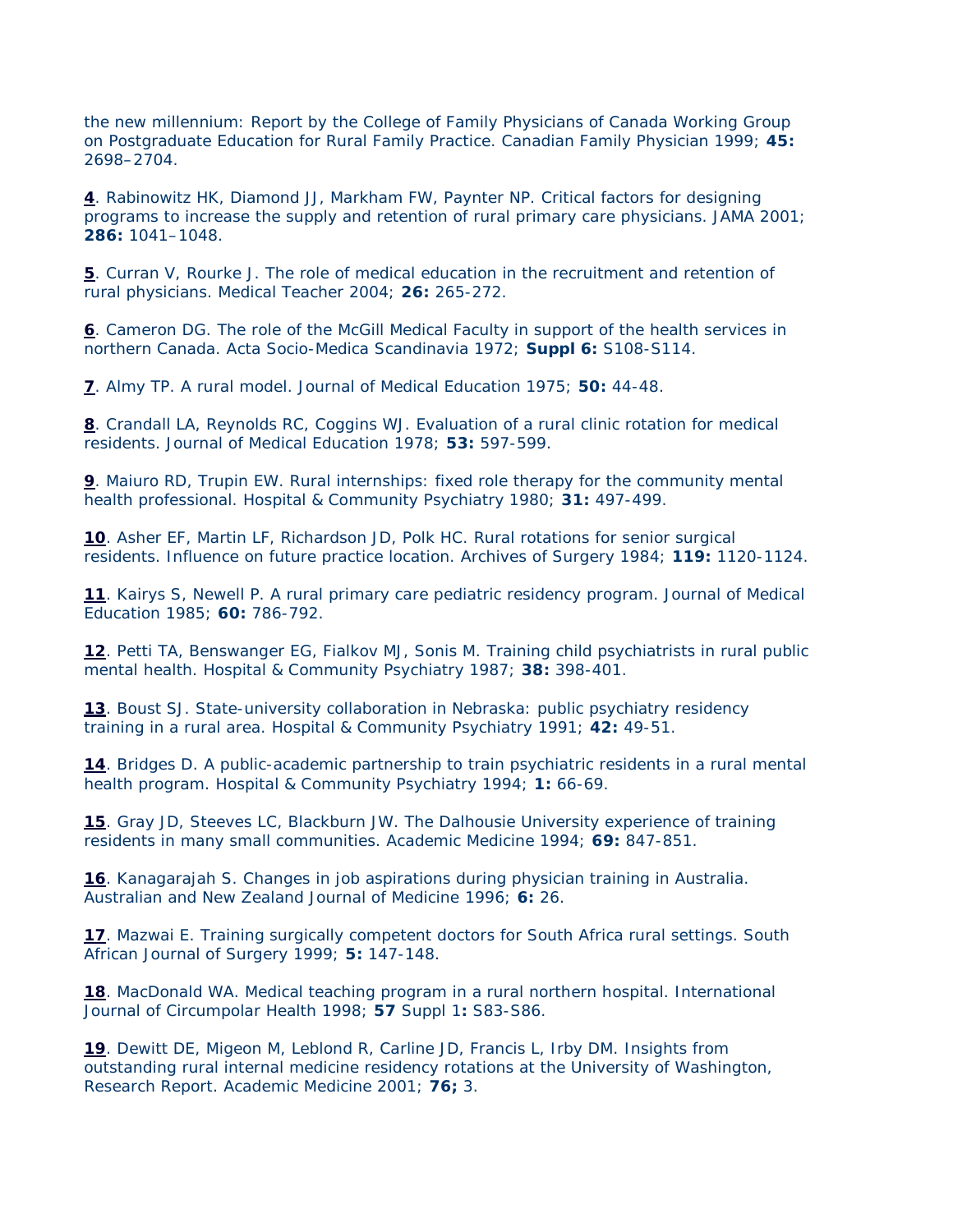**[20](http://rrh.deakin.edu.au/articles/subviewnew.asp?ArticleID=406#back6)**. Jensen CC. Dewitt DE. *The reported value of rural internal medicine residency electives and factors that influence rural career choice*. Columbia, SC: Rural Crossroads, 2002.

**[21](http://rrh.deakin.edu.au/articles/subviewnew.asp?ArticleID=406#back6)**. Hunter JG, Deveney KE. Training the rural surgeon: a proposal. *Bulletin of the American College of Surgeons* 2003; **88:** 13-17.

**[22](http://rrh.deakin.edu.au/articles/subviewnew.asp?ArticleID=406#back6)**. Vangelisti GR. Training in rural surgery: a resident's perspective. *Bulletin of the American College of Surgeons* 2003; **88:** 18-20.

**[23](http://rrh.deakin.edu.au/articles/subviewnew.asp?ArticleID=406#back23)**. Frank JR. The CanMEDS Project: The Royal College of Physicians and Surgeons of Canada moves medical education into the 21st century. In: HB Dinsdale, G Hurteau (Eds). *The Evolution of Specialty Medicine*, 1979-2004. Ottawa: RCPSC, 2004; 187-211.

**[24](http://rrh.deakin.edu.au/articles/subviewnew.asp?ArticleID=406#back24)**. Frank JR, Tugwell P (Chair) et al. *Skills for the New Millennium: Report of the Societal Needs Working Group*. Ottawa: Royal College of Physicians and Surgeons of Canada, 1996.

**[25](http://rrh.deakin.edu.au/articles/subviewnew.asp?ArticleID=406#back24)**. Tugwell P (Chair) et al. Skills for the New Millennium: Societal Needs Working Group CanMEDS 2000 Project. *Annals RCPSC* 1996; **29:** 206-214.

**[26](http://rrh.deakin.edu.au/articles/subviewnew.asp?ArticleID=406#back24)**. Frank JR, Tugwell P (Chair) et al. CanMEDS 2000. *Medical Teacher* 2000; **22:** 549-554.

**[27](http://rrh.deakin.edu.au/articles/subviewnew.asp?ArticleID=406#back24)**. Frank JR, LANGER B. Collaboration, communication, management and advocacy: Teaching surgeons new skills through the CanMEDS Project. *World Journal of Surgery* 2003; **27:** 972-978.

**[28](http://rrh.deakin.edu.au/articles/subviewnew.asp?ArticleID=406#back28)**. The Royal College of Physicians and Surgeons of Canada. *CanMEDS*. (Online) 2005. Available: **<http://rcpsc.medical.org/canmeds>** (Accessed 20 July 2005).

**[29](http://rrh.deakin.edu.au/articles/subviewnew.asp?ArticleID=406#back29)**. Rourke J. A Rural and Regional Community Multi-specialty Residency Training Network developed by the University of Western Ontario. *Teaching and Learning in Medicine* 2005; **17**. (In press).

**[30](http://rrh.deakin.edu.au/articles/subviewnew.asp?ArticleID=406#back30)**. SWORRM: Education, Research and Development. *Multi-Specialty Community Training Network*. (Online) no date. Available:

**[http://www.sworm.on.ca/5year/08\\_postgraduate.pdf](http://www.sworm.on.ca/5year/08_postgraduate.pdf)** (Accessed 20July 2005).

**[31](http://rrh.deakin.edu.au/articles/subviewnew.asp?ArticleID=406#back31)**. SWOMEN Southwestern Ontario Medical Education Network (Online) no date. Available: **<http://www.med.uwo.ca/education/SWOMEN>** (Accessed 20 July 2005).

**[32](http://rrh.deakin.edu.au/articles/subviewnew.asp?ArticleID=406#back32)**. Frank JR. The CanMEDS Project: The Royal College of Physicians and Surgeons of Canada moves medical education into the 21st century. *Royal College Outlook* 2004; **1:** 27- 29.

\_\_\_\_\_\_\_\_\_\_\_\_\_\_\_\_\_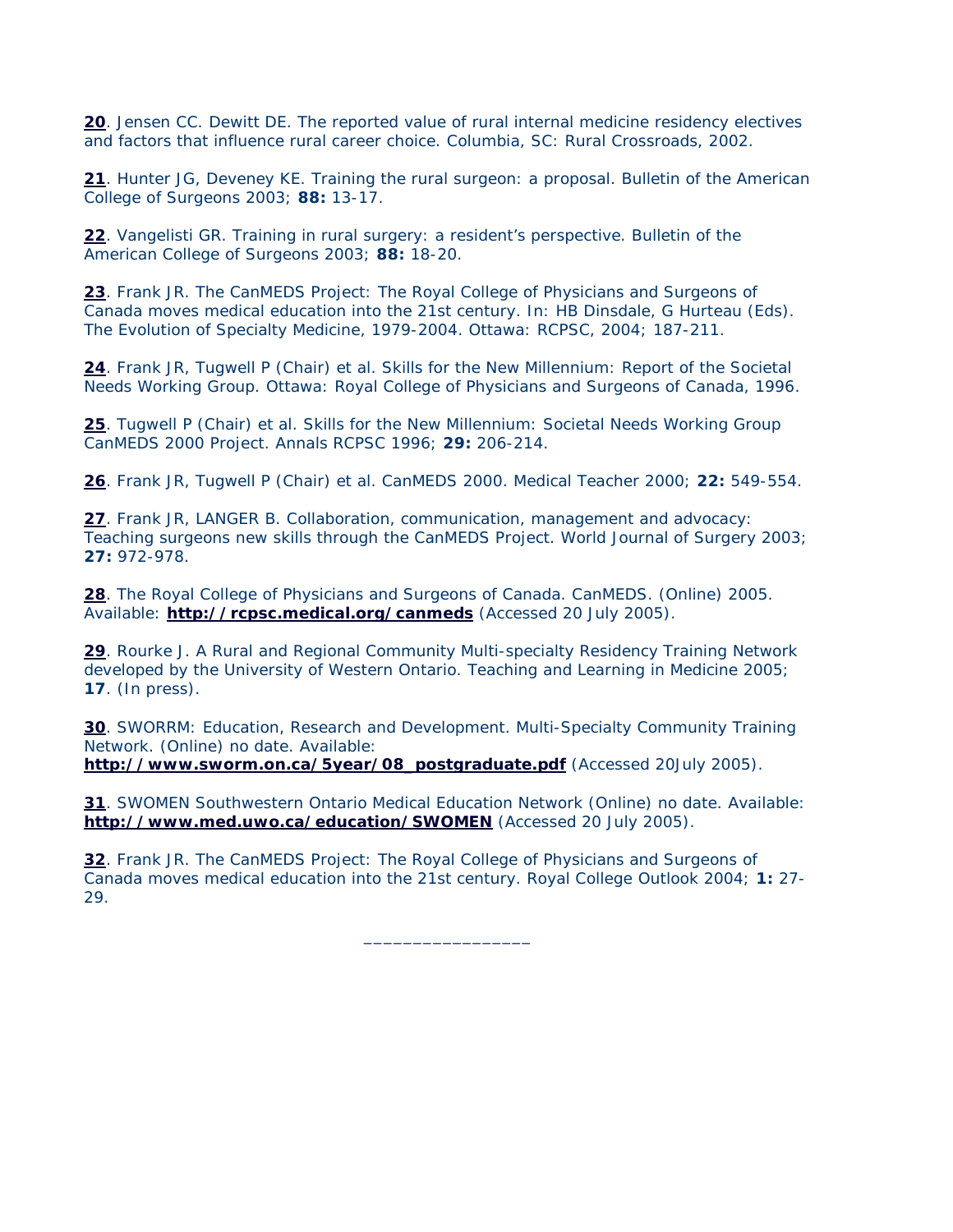|                                                                                                                                                                                                                                | Appendix I                                                                                                                                                                                                                                                                                                                                                                                                                                      |                                                                                                  |                                 |  |  |  |
|--------------------------------------------------------------------------------------------------------------------------------------------------------------------------------------------------------------------------------|-------------------------------------------------------------------------------------------------------------------------------------------------------------------------------------------------------------------------------------------------------------------------------------------------------------------------------------------------------------------------------------------------------------------------------------------------|--------------------------------------------------------------------------------------------------|---------------------------------|--|--|--|
|                                                                                                                                                                                                                                | MULTI-SPECIALTY COMMUNITY TRAINING NETWORK                                                                                                                                                                                                                                                                                                                                                                                                      |                                                                                                  |                                 |  |  |  |
|                                                                                                                                                                                                                                | PRECEPTOR EVALUATION OF RESIDENT                                                                                                                                                                                                                                                                                                                                                                                                                |                                                                                                  |                                 |  |  |  |
|                                                                                                                                                                                                                                | (to be completed by Main Preceptor/Clincal Teacher)                                                                                                                                                                                                                                                                                                                                                                                             |                                                                                                  |                                 |  |  |  |
| Resident:                                                                                                                                                                                                                      |                                                                                                                                                                                                                                                                                                                                                                                                                                                 | Specialty: __________________________                                                            |                                 |  |  |  |
|                                                                                                                                                                                                                                |                                                                                                                                                                                                                                                                                                                                                                                                                                                 |                                                                                                  |                                 |  |  |  |
| Main Preceptor/Clinical Teacher: ____________________                                                                                                                                                                          |                                                                                                                                                                                                                                                                                                                                                                                                                                                 | Site Location: _______________________                                                           |                                 |  |  |  |
| Dates of Rotation: _______________________________                                                                                                                                                                             |                                                                                                                                                                                                                                                                                                                                                                                                                                                 | <b>to____________________________</b>                                                            |                                 |  |  |  |
| Medical/Expert/Clinical Decision-Maker<br>"Know and do the right thing."<br>practice and note how they differ from urban practice.<br>rural/community environment.<br>practice and rural/community patient care.               | <b>OBJECTIVES (modified from Can Meds 2000)</b><br>- Identify the knowledge and skills required for a rural/community based<br>- Identify limitations and demonstrate use of referral resources appropriately.<br>- Demonstrate diagnostic and therapeutic skills for ethical and effective<br>evidence-based patient care within the context and limitations of the<br>- Identify peer review, audit and other methods of assessing one's own. | Needs<br>ls.<br>Improvement<br>Outstanding<br>1      <br>II 17<br><b>Comments/Education Plan</b> | Not<br><b>Applicable</b><br>N/A |  |  |  |
| Communicator<br>"Communication is the key to success."<br>community patient's cultural and geographic context.<br>community health care team as member, co-ordinator and leader.                                               | - Identify particular health care challenges and difficulties from a rural/<br>- Demonstrate good interviewing and communication skills with patients.<br>- Demonstrate effective communication with all members of the rural/                                                                                                                                                                                                                  | Needs<br>Is<br> Improvement<br>Outstanding<br>1      <br><b>Comments/Education Plan</b>          | Not<br><b>Applicable</b><br>N/A |  |  |  |
| <b>Collaborator</b><br>"Don't get swamped."<br>resource and clinical support networks.<br>physicians and tertiary care subspecialists.<br>referring centres, and to tertiary care centres.                                     | - Identify and use local community resources, programs and distant referral<br>- Demonstrate collaboration as community consultant with both local family<br>- Identify when and how to effectively transfer patients from smaller                                                                                                                                                                                                              | Needs<br>Is<br>Outstanding<br>Improvement<br>11.<br><b>Comments/Education Plan</b>               | Not<br><b>Applicable</b><br>N/A |  |  |  |
| <u>Manager</u><br>"Keep the CEO off your back."<br>practice.<br>- Identify strategies to develop your referral base.<br>available locally, regionally and at tertiary care centres.                                            | - Identify effective practice management appropriate for rural/community<br>- Identify and discuss benefits and risks of investigations and treatments                                                                                                                                                                                                                                                                                          | Needs<br>Is<br> Improvement<br>Outstanding<br>1.<br>17<br><b>Comments/Education Plan</b>         | Not<br><b>Applicable</b><br>N/A |  |  |  |
| <b>Health Advocate</b><br>"You can make a difference in your community!"<br>- Demonstrate preventative health care and health promotion<br>- Advocate for accessible and appropriate rural health care.<br>community patients. | - Identify existing and potential resources to meet the unique needs of your                                                                                                                                                                                                                                                                                                                                                                    | Needs<br>Is<br>Improvement Outstanding<br><u>Comments/Education Plan</u>                         | Not<br><b>Applicable</b><br>N/A |  |  |  |
| Scholar/Learner<br>"Yes, you can be a scholar in the country."<br>- Identify and develop strategies for self-directed life-long learning<br>and competent skills relevant to a rural/community setting.                        | strategies including use of distance education to maintain up-to-date                                                                                                                                                                                                                                                                                                                                                                           | Needs<br><b>Is</b><br>Improvement<br>Outstanding<br><b>Comments/Education Plan</b>               | Not<br>Applicable<br>N/A        |  |  |  |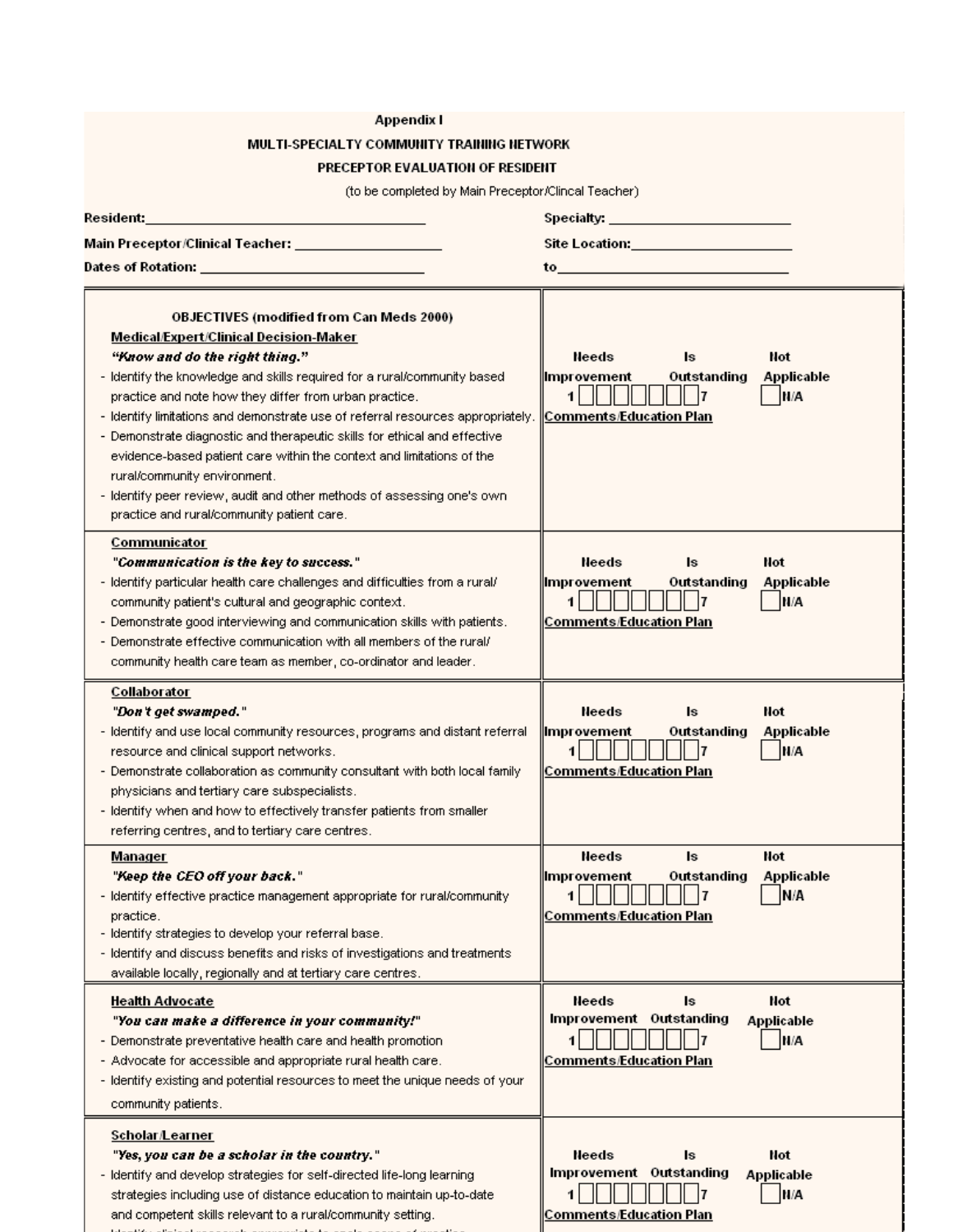| Appendix II<br>MULTI-SPECIALTY COMMUNITY TRAINING NETWORK<br>RESIDENT EVALUATION OF RURAL/COMMUNITY PRECEPTOR - Page 1<br>(to be completed by the Resident) |                                                                                                                                                                                                                                     |                                                                                  |                                           |  |  |  |
|-------------------------------------------------------------------------------------------------------------------------------------------------------------|-------------------------------------------------------------------------------------------------------------------------------------------------------------------------------------------------------------------------------------|----------------------------------------------------------------------------------|-------------------------------------------|--|--|--|
|                                                                                                                                                             | Main Preceptor/Clinical Teacher:_____________________________                                                                                                                                                                       |                                                                                  | Specialty: <b>Example 2019</b>            |  |  |  |
| Site Location (community): __________________________________                                                                                               |                                                                                                                                                                                                                                     | Resident:<br>(name optional)                                                     |                                           |  |  |  |
|                                                                                                                                                             | Dates of Rotation:______________________________                                                                                                                                                                                    | to<br>the control of the control of the control of the control of the control of |                                           |  |  |  |
| <b>CATEGORIES</b>                                                                                                                                           | <b>COMPONENTS</b>                                                                                                                                                                                                                   | <b>Needs</b><br>1s.<br>Improvement Outstanding<br>N/A                            | <b>COMMENTS AND</b><br><b>SUGGESTIONS</b> |  |  |  |
| <b>Educational Planning</b><br>and Organization                                                                                                             | a) Near beginning of rotation, discussed with you<br>-expectations of you re patient care responsibilities 1<br>-your expectations re clinical experience and teaching. 1<br>c) Reviews timed appropriately                         | IN/A<br>N/A<br>N/A<br>N/A<br>N/A                                                 |                                           |  |  |  |
|                                                                                                                                                             | d) Time management<br>-available to discuss clinical cases and other issues 1                                                                                                                                                       | N/A<br>IN/A                                                                      |                                           |  |  |  |
| Approaches to<br>Teaching                                                                                                                                   |                                                                                                                                                                                                                                     | N/A                                                                              |                                           |  |  |  |
|                                                                                                                                                             | b) Shared responsibility effectively with appropriate<br>c) Variety of review and feedback provided<br>- weaknesses labelled and discussed<br>- comments given at earliest appropriate time<br>after actual event.<br>d) Evaluation | IN/A<br>N/A<br>IN/A<br>N/A<br>IN/A<br>N/A<br>1<br>N/A<br>IN/A<br>N/A<br>N/A      |                                           |  |  |  |
| <b>Demonstration of</b>                                                                                                                                     | a) Medical-Expert/Clinical Decision-Maker 1                                                                                                                                                                                         | IN/A                                                                             |                                           |  |  |  |
| knowledge, skills,<br>attitudes                                                                                                                             |                                                                                                                                                                                                                                     | N/A<br>N/A                                                                       |                                           |  |  |  |
| (Modified from                                                                                                                                              |                                                                                                                                                                                                                                     | N/A                                                                              |                                           |  |  |  |
| Can Meds 2000)                                                                                                                                              | n.                                                                                                                                                                                                                                  | N/A<br>N/A<br>N/A                                                                |                                           |  |  |  |
| <b>Overall Teaching</b><br>Assessment                                                                                                                       | a) All things considered is the instructor effective<br>as University teacher?                                                                                                                                                      | N/A                                                                              |                                           |  |  |  |